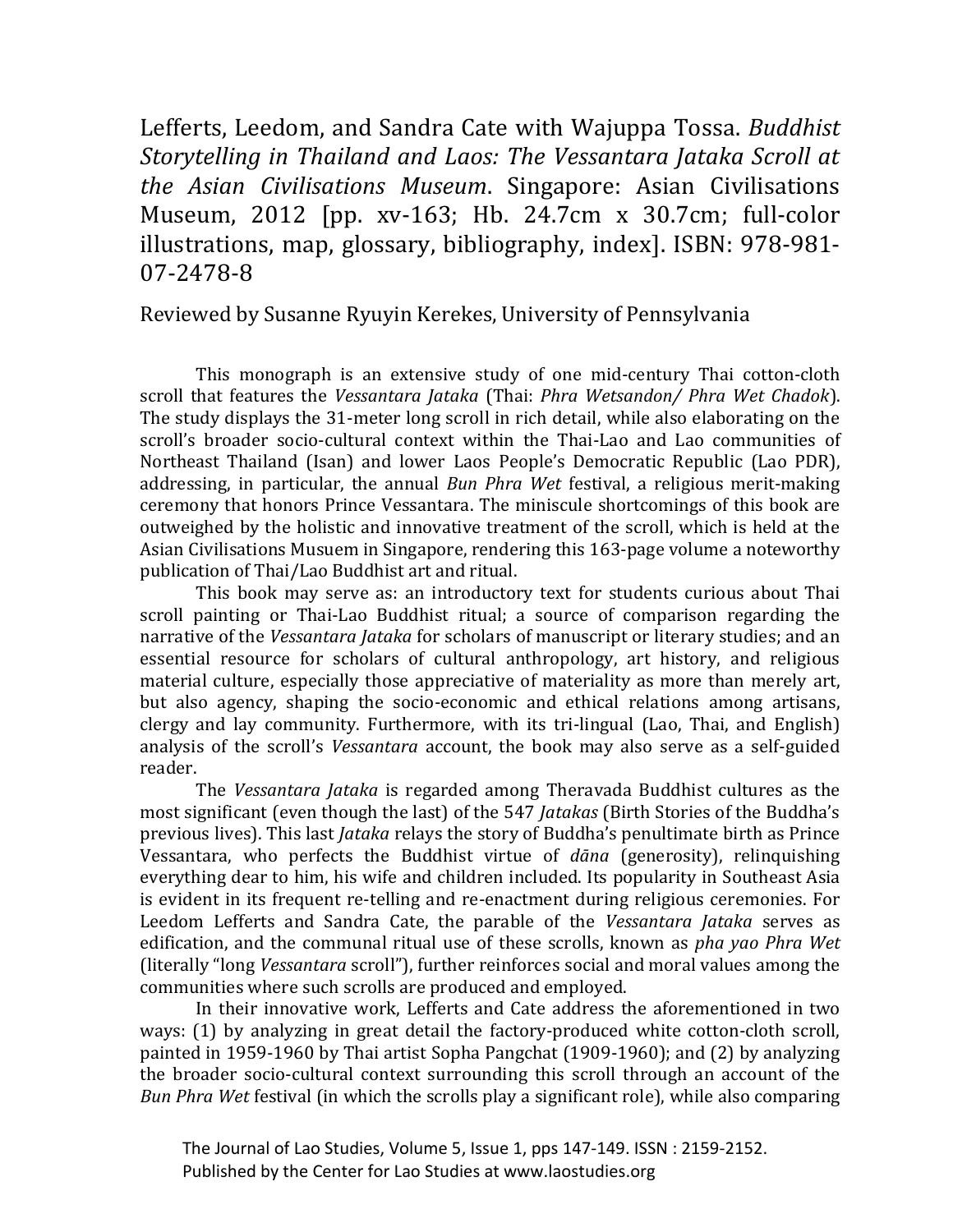this Pangchat scroll with other *pha yao Phra Wet* as well as *Vessantara* mural paintings in *wat*-s (temples).

Their data was collected from their ethnographic research across the Isan and Lao PDR regions (where the *Vessantara Jataka* often takes precedence over the life story of the Buddha), surveying over 200 *wat*-s, 100 *pha yao Phra Wet*-s, and two towns (Ban Samrong Tai, Ubon Ratchathani, and Ban Kau, Mahasarakham) where these scrolls are still in production today (p.70).

An extensive treatment of Pangchat's scroll is addressed in chapters 1, 4 and 5. The surrounding context of the scroll is covered in the remaining chapters, 2 and 3.

Chapter 1 completely illustrates the entire 31.43-meter long scroll, from start to end, spanning over thirty pages of the book. Each page features an image of the scroll extending roughly two-thirds of the page's height (20.5 cm) and the entire length of the page (approximately 24 cm across). Beneath each image is recounted the general story of the *Vessantara Jataka* as described in the captions found in the particular "panel" of the scroll depicted on the page.

Chapter 4, thanks to the significant contributions of Wajuppa Tossa, reproduces, verbatim, all written text, including the dedication panel at the beginning of the scroll. Each page of this chapter is meticulously laid out. It includes three columns of text for the Lao, Thai (both written in Thai script) and English languages; and an inset image of the particular panel under analysis, annotated with numbers corresponding to the scroll captions addressed in the three columns of text. This 46-page-long chapter, so minutely detailed, renders this book as the next best thing to a facsimile edition.

The fifth and final chapter shares biographical information of the artist, Pangchat, who learned about scroll painting techniques while he was a youth, ordained in the monkhood.

Chapter 2 documents the three-day grand affair of the *Bun Phra Wet* festival. Day one marks preparations, including the selection of members of the community to play Prince Vessantara for the parable's re-enactment, and the transformation of the *wat*  into the royal city where Prince Vessantara returns. The climax of the festivities is on day two, the re-enactment. The community parades the *pha yao Phra Wet* (which ranges between 18-75 meters in length) into the forest, mimicking Prince Vessantara's banishment. Before Prince Vessantara can return to the city, a religious ritual is conducted in the forest to invoke Prince Vessantara's spirit into the scroll, thus providing an opportunity for participants to "connect with the *saksit*, the spiritual power of the blessed scroll, [as well as] connect with each other, making merit together, and further binding the community together" (p. 56). On the third and final day, monks perform an oral recitation of the *Vessantara Jataka*. While previous scholarship of the *Bun Phra Wet* has focused mainly on the monks' chanting, Lefferts and Cate, instead, emphasize the significance of the scroll and its material agency.

Finally, chapter 3 explores the telling of the *Vessantara Jataka* found on other scrolls in the region, as well as on temple murals. Some general comparisons are made, and individual stylistic differences are also noted, alongside a further showcasing of the artistic details and production techniques involved in the making of the Pangchat scroll.